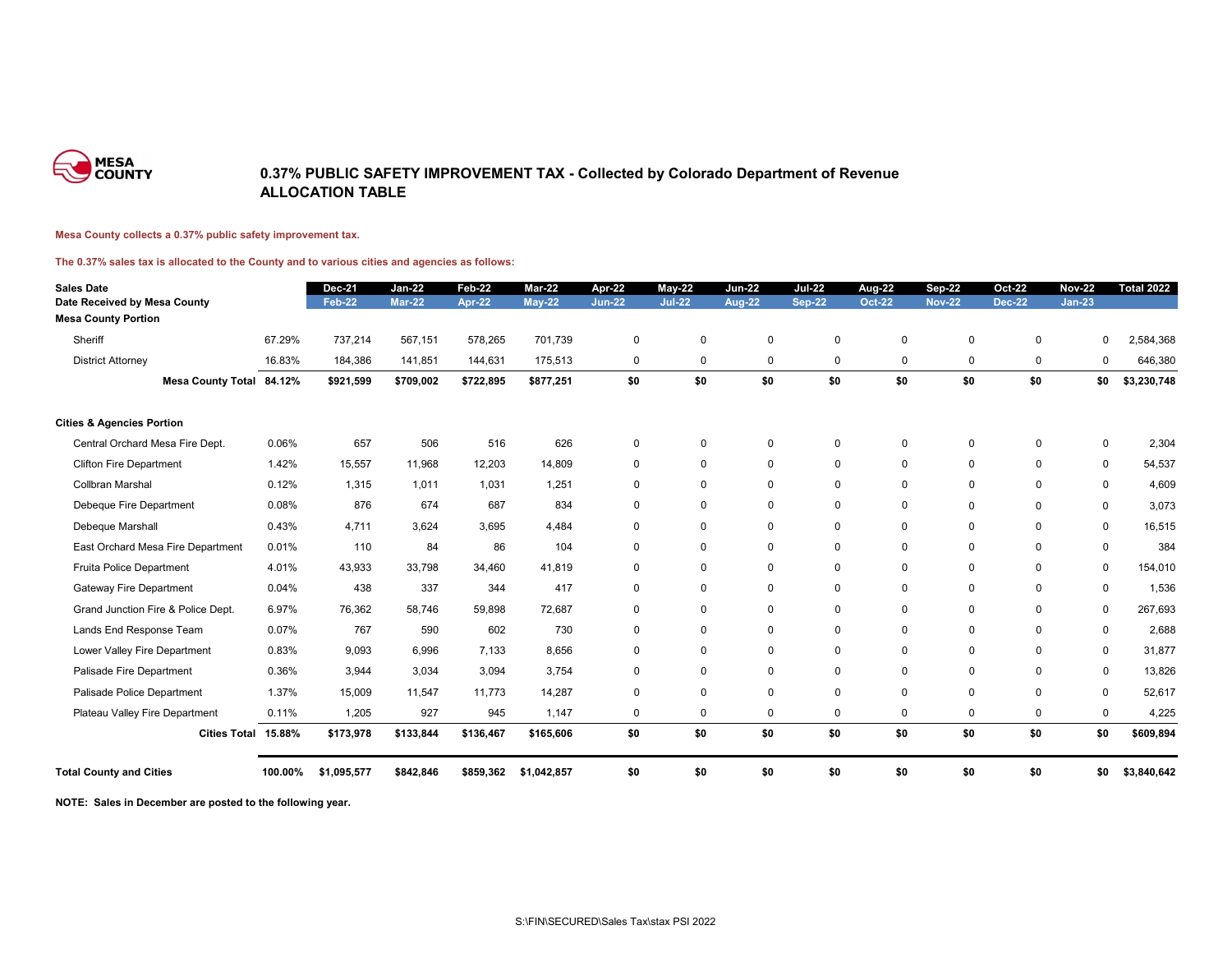

# **Public Safety Sales Tax Revenue**

**April 2022 (March 2022 Sales)** 

|                  | <b>Monthly Comparison</b> |                 |               |  | <b>YTD Budget v. Actual</b> |                 |             |               |                  |  |  |
|------------------|---------------------------|-----------------|---------------|--|-----------------------------|-----------------|-------------|---------------|------------------|--|--|
|                  |                           |                 |               |  |                             |                 |             | <b>Budget</b> | <b>Prior YTD</b> |  |  |
|                  | <b>Apr 2021</b>           | <b>Apr 2022</b> | <b>Change</b> |  | <b>Budget</b>               | <b>Apr 2021</b> | Apr 2022    |               | $\%$             |  |  |
| <b>Sales Tax</b> | \$851,852                 | \$877,251       | 3.0%          |  | \$3,188,428                 | \$2,867,215     | \$3,230,748 | 1.3%          | 12.7%            |  |  |